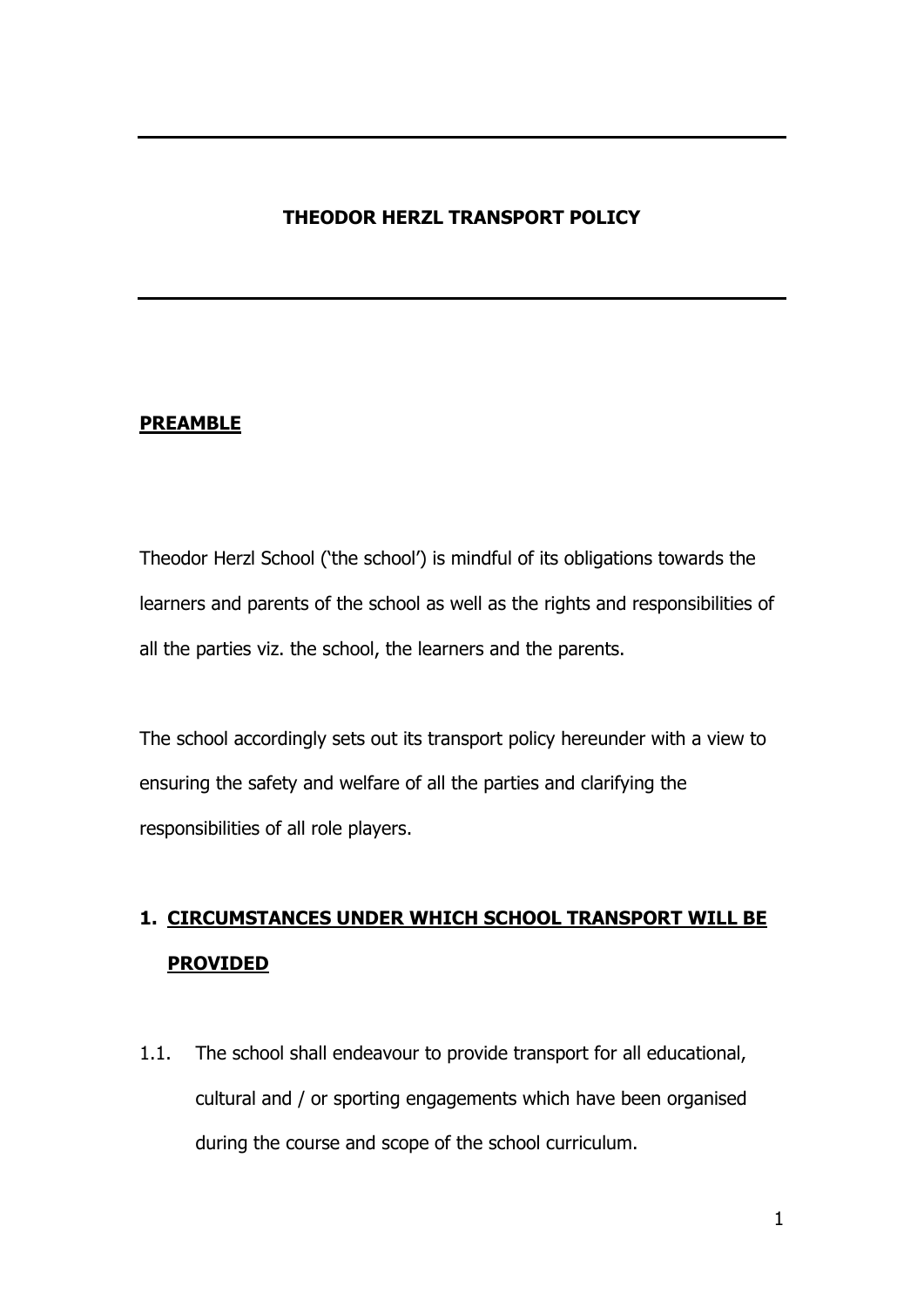This may be in the form of vehicles used by the school, those supplied by staff, parents and where necessary, by the private sector.

- 1.2. This does not derogate from the right of parents to transport their own children and in that event, this policy will not apply to them.
- 1.3. The school will not under any circumstances permit learners to be utilised as drivers.

### **2. MODE OF TRANSPORT**

- 2.1. All school owned vehicles used to transport learners (referred to interchangeably as "passengers" hereafter) will be subject to regular inspection by the school and / or the Automobile Association ("AA").
- 2.2. The school will utilise a special vehicle(s) designated for this purpose.
- 2.3. In the event of the designated vehicle(s) not being available, the school will utilize vehicles belonging to the staff of the school.
- 2.4. If there are insufficient vehicles from the school and / or staff complement, the school will request parents to provide their private vehicles.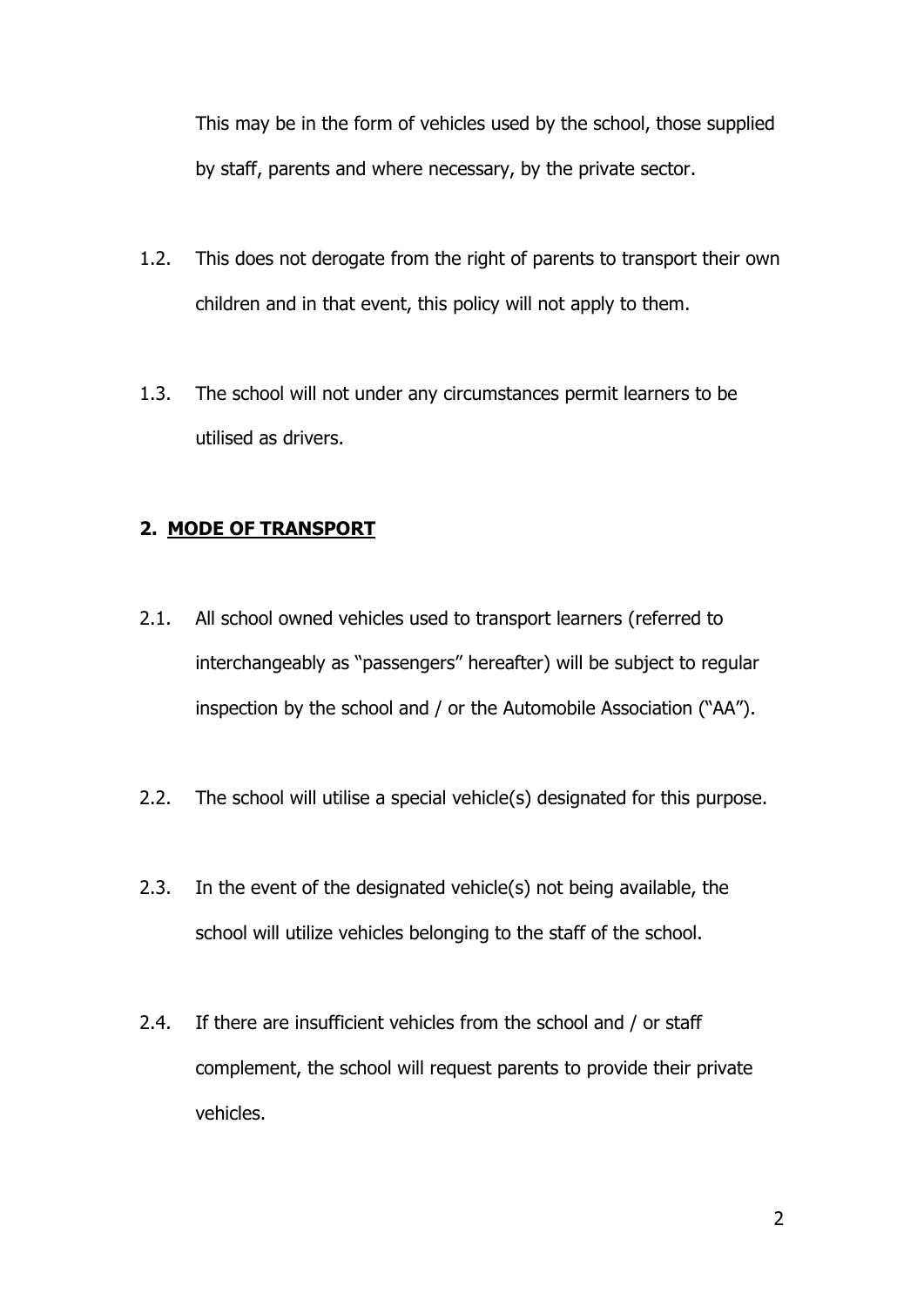2.5. If all of the above are not available, the school may use transport from the private sector.

### 3. **SUITABILITY OF TRANSPORT USED**

The school will utilise vehicles which are roadworthy and it will take all reasonable steps to ensure that all vehicles utilised which belong to the school and / or staff where applicable:

- 3.1.1. are roadworthy , proof whereof will be ascertained by the certificate of roadworthiness, if the vehicle is more than three years old.
- 3.1.2. have been serviced regularly according to the Manufacturer's recommendations.
- 3.1.3. have been insured and in the case of staff vehicles, the insurance policy shall include specific insurance for commercial use and transporting of passengers.
- 3.1.4. contain a seatbelt for each passenger.

## **4. QUALIFICATIONS OF DRIVERS**

The school will ensure that all drivers of school owned vehicles transporting passengers shall: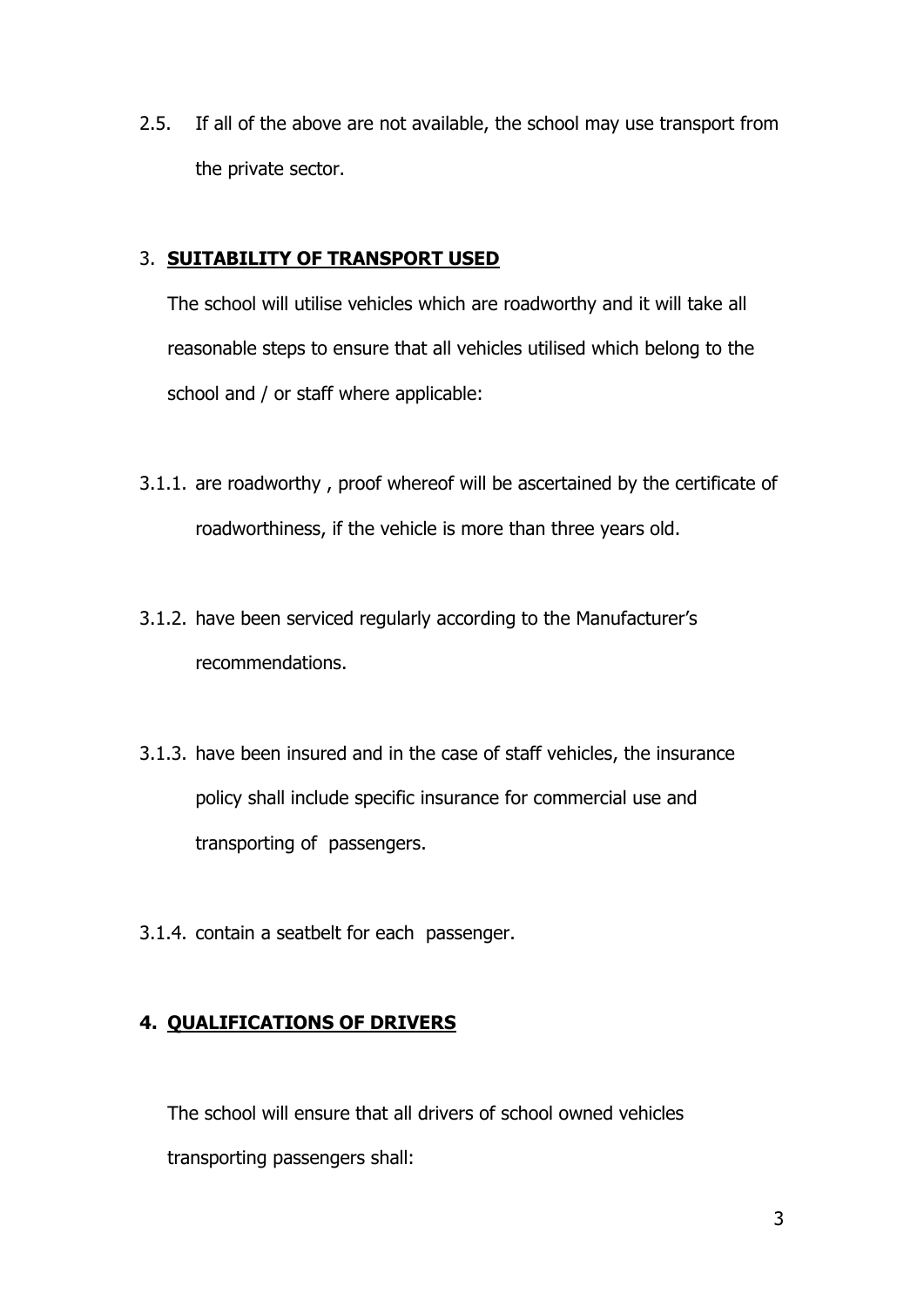- 4.1. hold a valid and appropriate driver's licence;
- 4.2. comply with all the limitations and qualifications contained in the relevant driver's licence;
- 4.3. have a minimum of one year's driving experience as a licensed driver;
- 4.4. be of sound mind and in good medical health;
- 4.5. be in possession of a public driver's permit.

## **5. DRIVERS' OBLIGATIONS**

All drivers utilised by the school will be required to bind themselves to this policy which requires that they take all reasonable precautions to ensure the safety of passengers by complying with the following:

- 5.1. Observance of the speed limit and all lawful traffic instructions;
- 5.2. Taking reasonable precautions to deal with adverse weather conditions;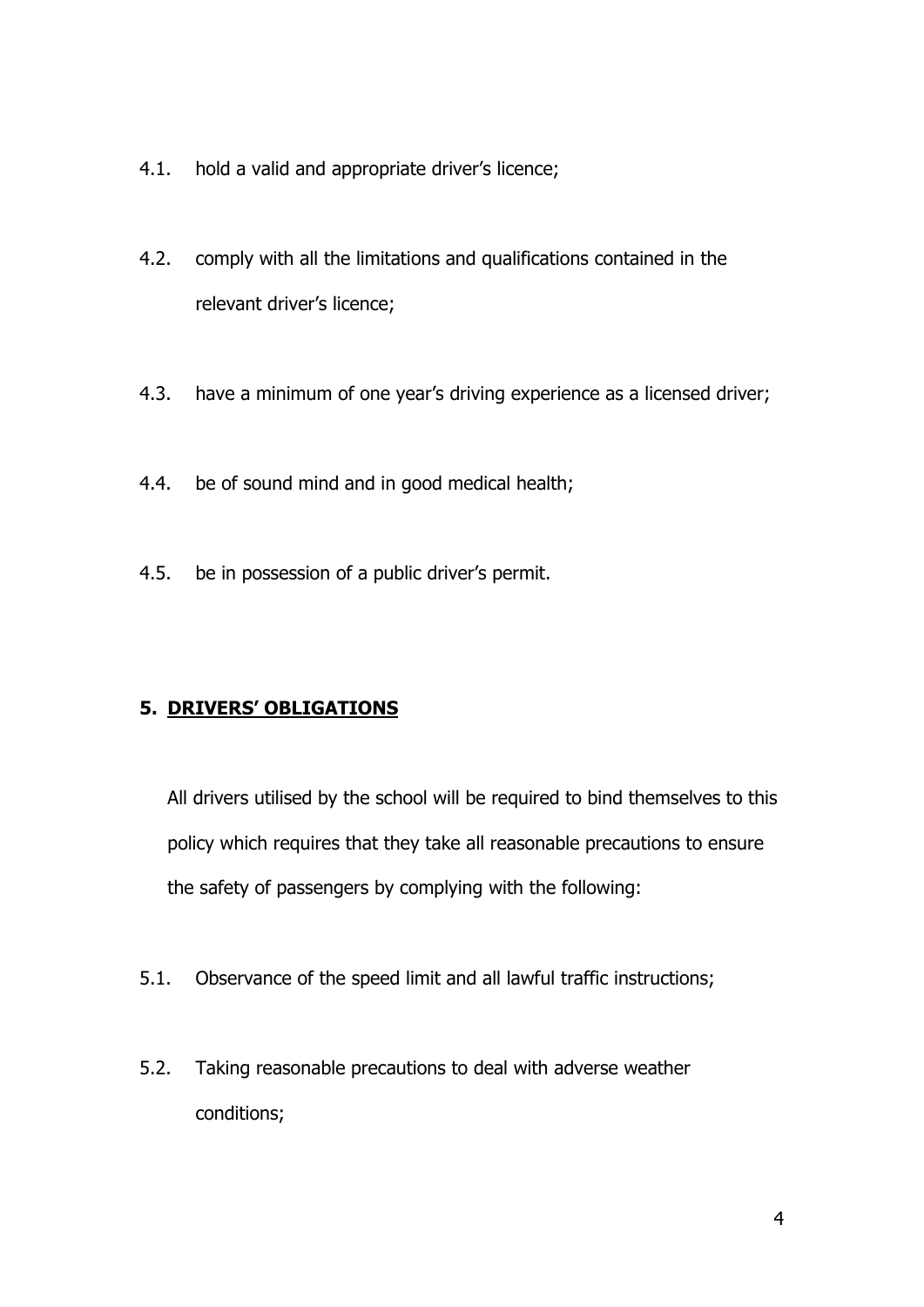- 5.3. Demonstrating a healthy awareness of other road users including pedestrians and other drivers;
- 5.4. Ensuring that all passengers are securely seated with a seatbelt and that they stay seated in their seat belts whilst the vehicle is in motion;
- 5.5. Taking particular care for the safety of passengers who are either boarding or alighting the vehicle;
- 5.6. Removing from the vehicle any person who contravenes the code of conduct for passengers if their presence endangers the safety of other passengers and informing the school thereof, which in turn will contact the parent of the learner;
- 5.7. Issuing necessary instructions to all passengers to ensure their safety;
- 5.8. Ensuring that children under the age of 12 are never seated in the front seat whilst being transported.
- 5.9. Issuing instructions for the safety of the passengers in the event of an accident or breakdown, or in the event of any other incident occurring, which prevents a journey from being completed in the usual manner.
- 5.10. Ensuring that the learner / teacher ratio of 13:1 is observed during all journeys.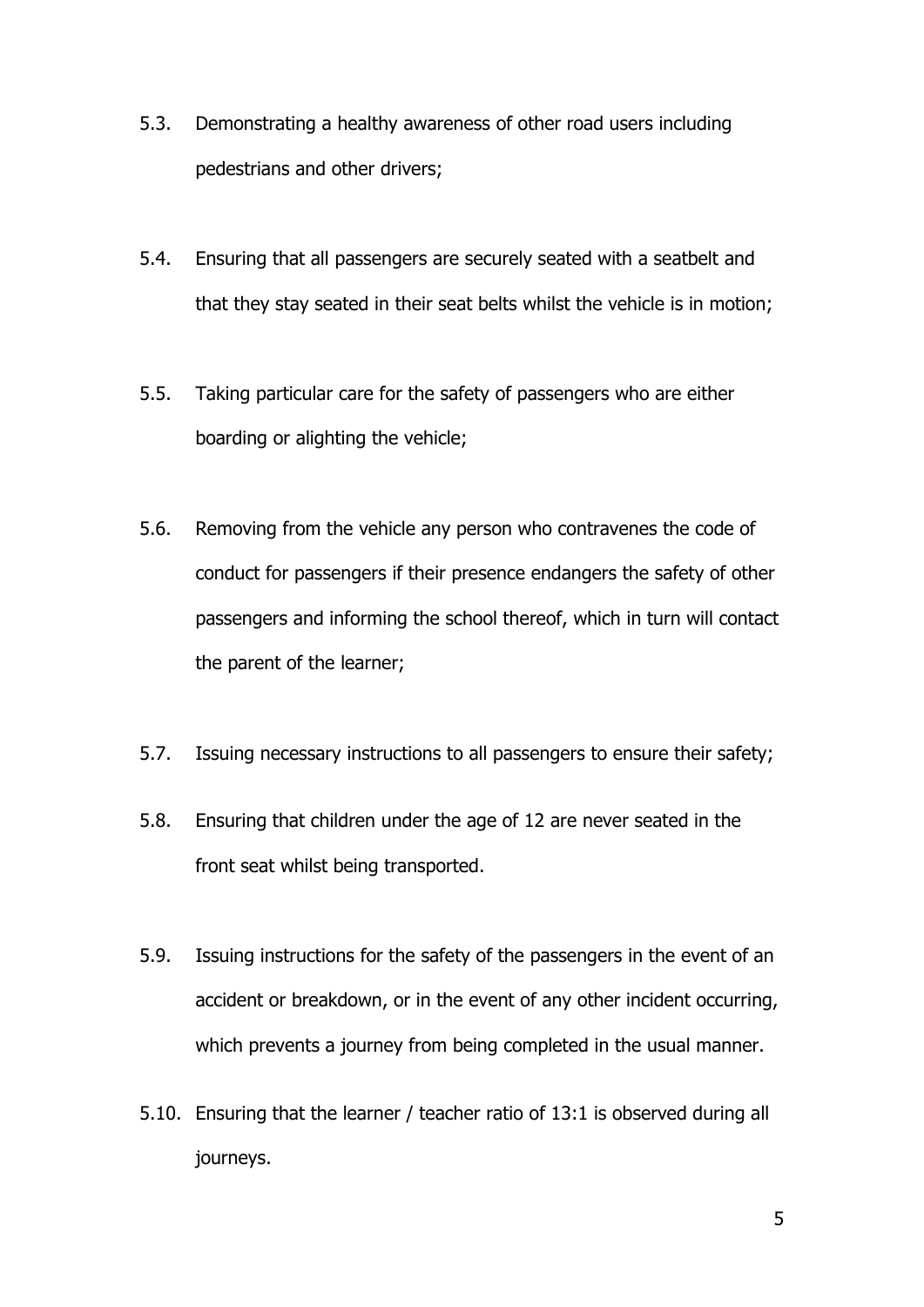# **6. RESPONSIBILITIES OF PARENTS WHO ASSIST THE SCHOOL WITH TRANSPORT**

All parents who assist the school with transport shall:

- 6.1. ensure that they are appropriately insured;
- 6.2. ensure that their vehicle is roadworthy;
- 6.3. carry and be in possession of a certificate of roadworthiness;
- 6.4. be in possession of a valid and appropriate driver's licence;
- 6.5. comply with all the restrictions and limitations imposed by the driver's licence;
- 6.6. not transport passengers for gain.
- 6.7. observe all the obligations applicable to Drivers above.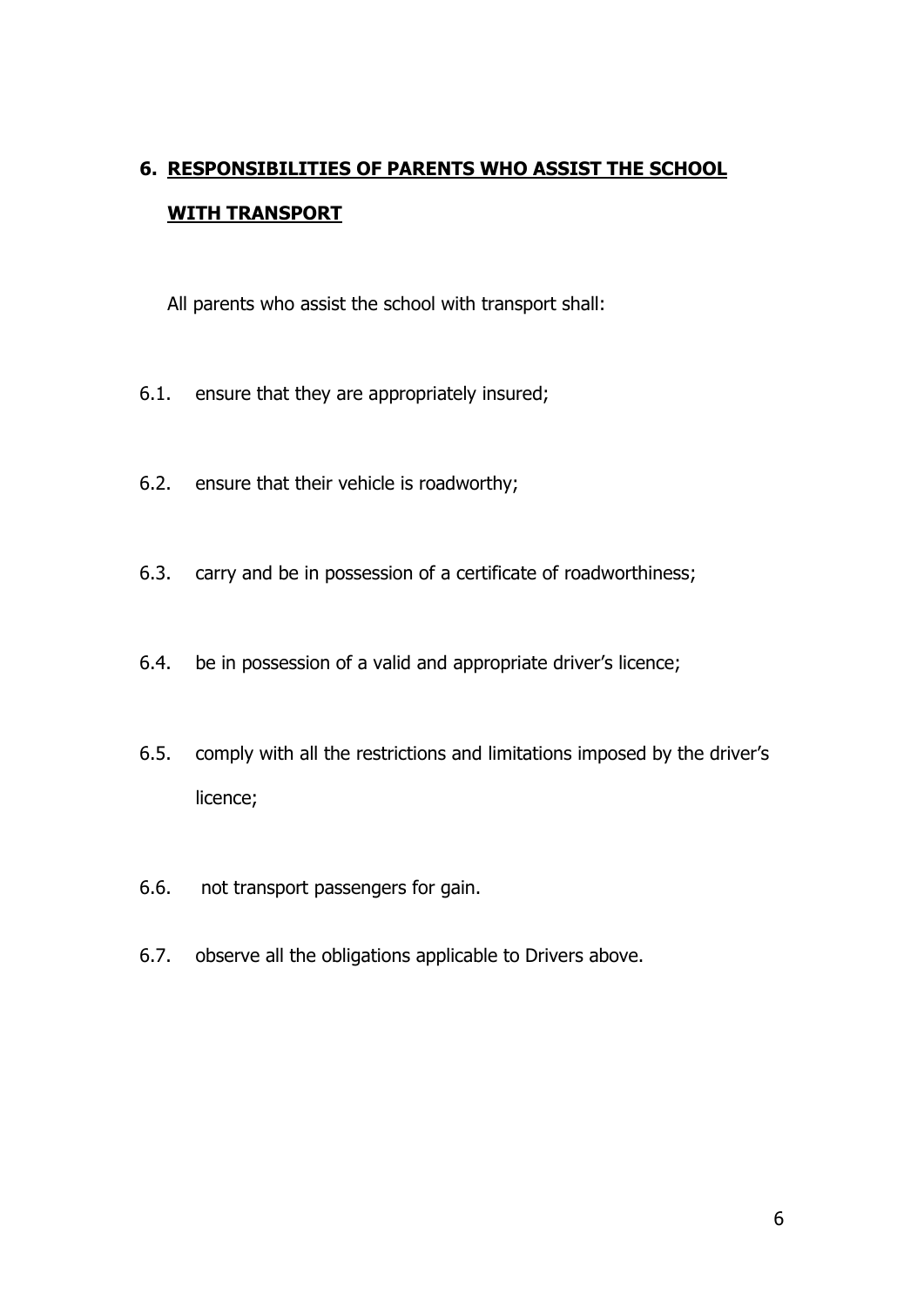### **7. USE OF STAFF AND / OR VOLUNTEERS**

The school will endeavour to ensure that there is always an additional member of staff and / or volunteer to supervise and ensure the safety of passengers over and above the driver.

### **8. DUTIES AND OBLIGATIONS OF STAFF AND VOLUNTEERS**

The staff and volunteers shall ensure that:

- 8.1. all learners and passengers utilising school transport who misbehave or cause damage to or risk to the driver or other passengers or in any way threaten the safety of the passenger and / or vehicle are sanctioned and if necessary, removed, and handed over to the school or the parent.
- 8.2. all passengers remain seated for the duration of the journey;
- 8.3. all passengers are securely fastened with a seatbelt.
- 8.4. the learner / teacher ratio of 13:1 is observed.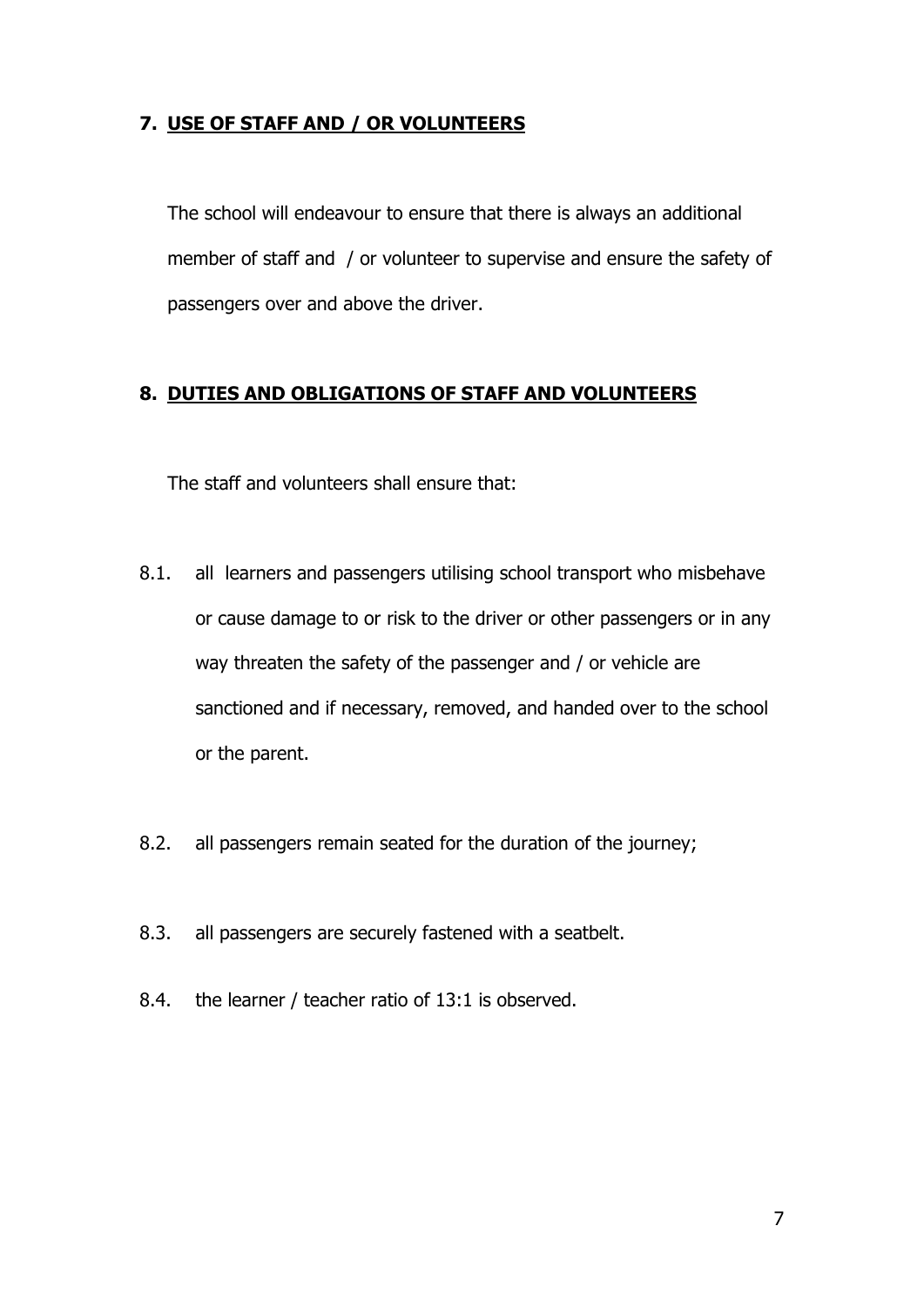### **9. RESPONSIBILITIES OF LEARNERS**

All learners / passengers are required to sign a Code of Conduct which requires that they:

- 9.1. remain seated and securely fastened with a seatbelt for the duration of the journey;
- 9.2. comply with all instructions issued by the driver and / or driver, staff member and / or volunteer in charge
- 9.3. shall not misbehave, cause damage or injury to the vehicle, driver or other passengers or in any way threaten the safety of the other passengers and / or the vehicle;
- 9.4. shall not use any door for a purpose other than which is indicated by a notice unless the driver, staff member or volunteer directs otherwise;
- 9.5. shall not endanger the safety of, or cause discomfort to or impede anyone who is travelling on the vehicle or boarding or alighting from it;
- 9.6. shall not endanger the safety of or cause discomfort to or impede the driver or any staff member or volunteer working on the vehicle;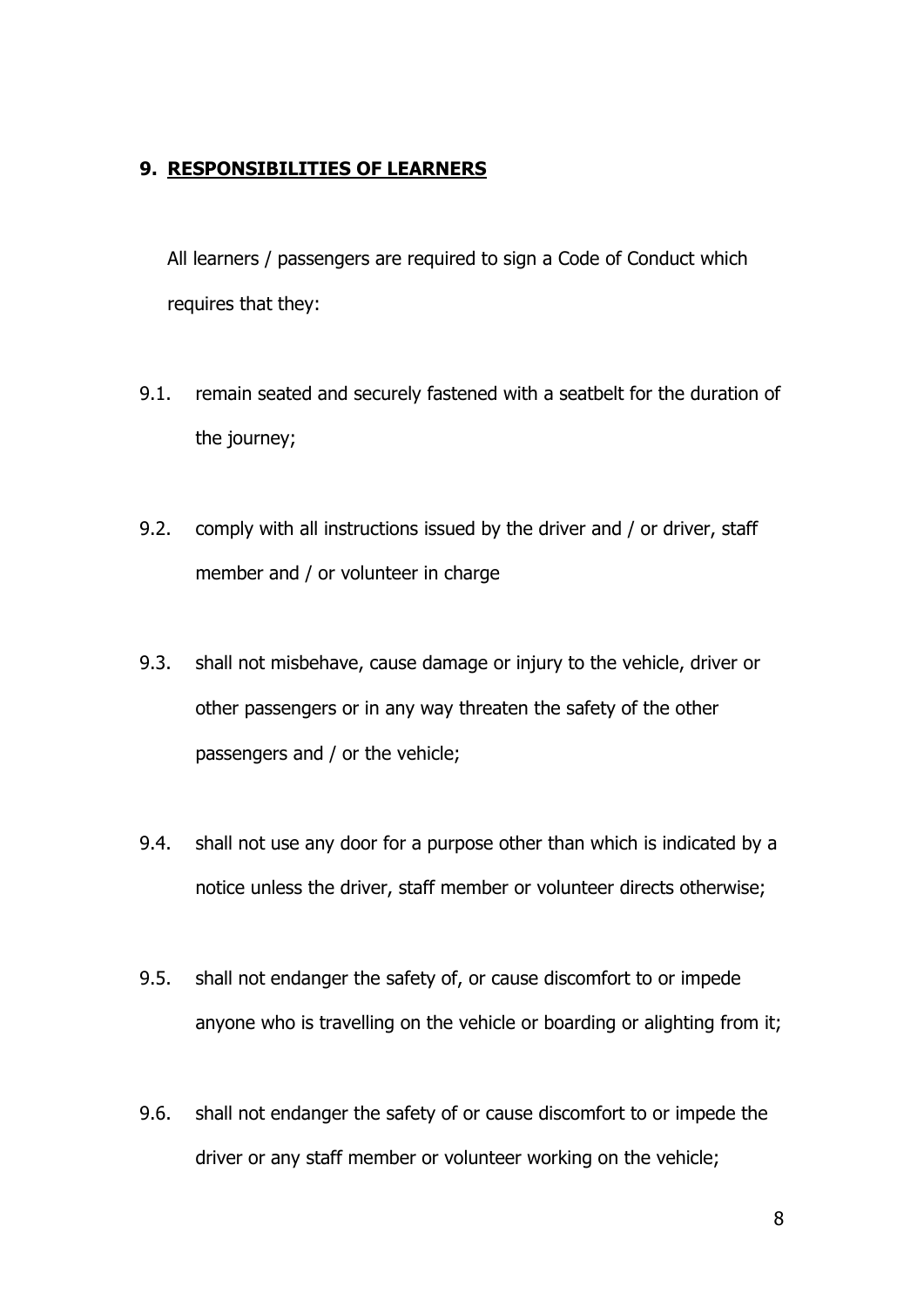- 9.7. shall not trail or throw anything from the vehicle;
- 9.8. shall not cause distraction by engaging the driver while the vehicle is moving unless in an emergency or to deal with matters of safety;
- 9.9. shall not distract the driver or obstruct his vision;
- 9.10. shall not use or play any noisy instrument which may cause any annoyance to others in the vehicle;
- 9.11. shall not deliberately interfere with the vehicle's fitted equipment, or in any other way cause a nuisance.

#### **10. COMMUNICATION**

- 10.1. In respect of all transport issues the school has designated Ms. Ingrid Carter to deal with the implementation of this policy.
- 10.2. The drivers, parents and / or learners are required to familiarise themselves with this policy and be bound thereby.